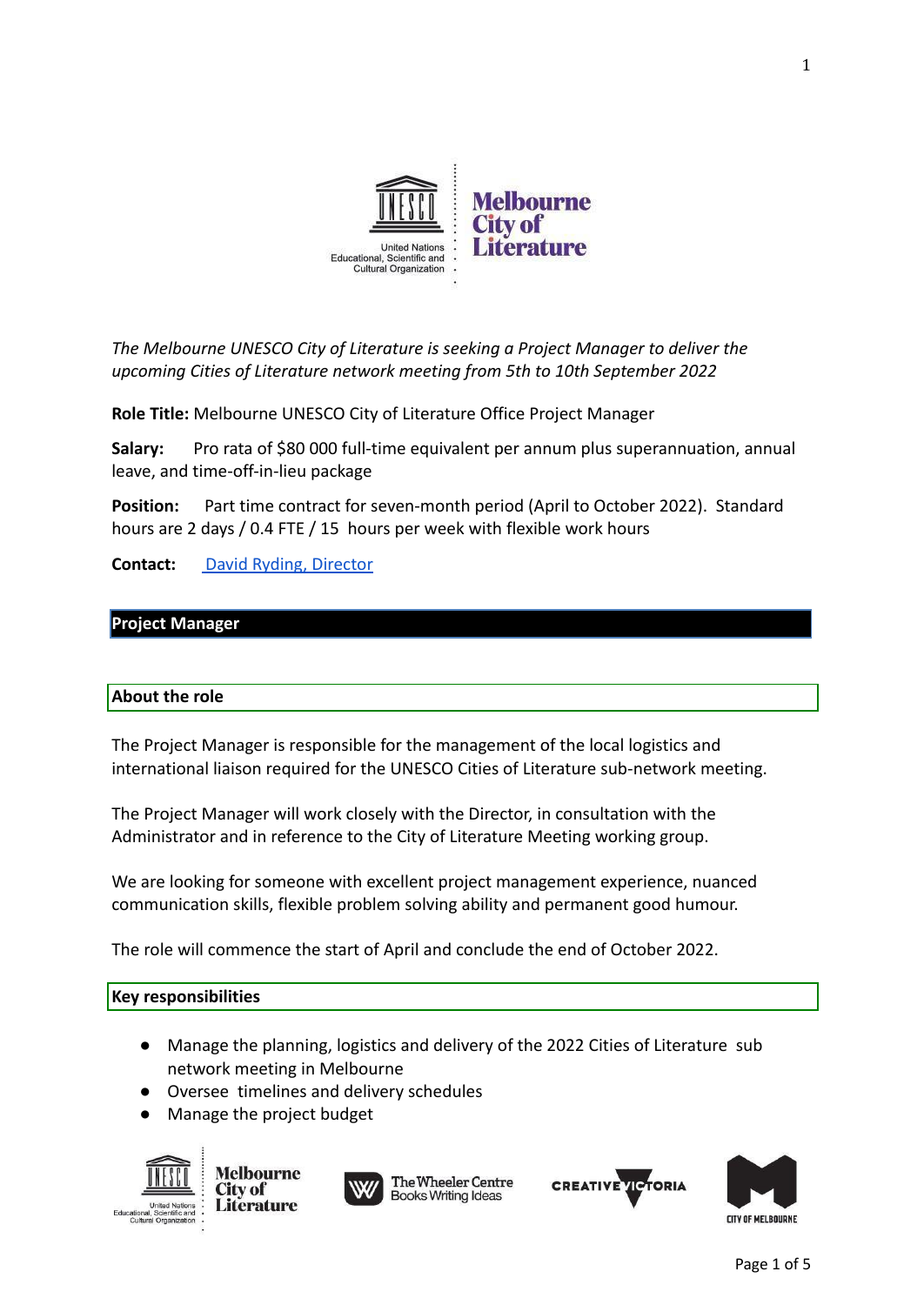- Act as liaison with all partners, venues and companies involved in the meeting
- Coordinate communication between visiting Cities of Literature representatives, the City of Literature Office and Melbourne stakeholders.
- Manage any casual and technical staff
- Undertake other duties, as required.

#### **OTHER RELEVANT INFORMATION**

- The Melbourne City of Literature Office is currently a full time Director and the .04 Administrator. The Office also regularly works with about 10 regular contractors.
- The Melbourne City of Literature Office is housed by The Wheeler Centre. As such, this role will be contracted by them, though independent from Wheeler Centre staff.
- The position is based in the Wheeler Centre at 176 Little Lonsdale Street, Melbourne with a hybrid work situation possible.
- The Centre is an Equal Opportunity Employer.
- The Centre provides a smoke-free environment.

#### **About the applicant**

The ideal person will

- Have experience managing a project with multiple stakeholders
- Have the ability to respond to direction, and work both independently and as part of a team
- Have great event and budget management skills and experience
- Have excellent communication skills
- Have excellent time management skills, including the ability to set and work to deadlines and coordinate multiple tasks
- Be curious about writers, readers, libraries, bookshops , festivals and how a City of Literature can connect with it's overseas partners

# **The Application Process**

Applications require a cover letter responding to the position description ( No more than 3 pages) and a short resume (no more than 2 pages)

Please submit your application to [Cityofliterature@wheelercentre.com](mailto:Cityofliteratrue@wheelercentre.com) with the title of the email being "Project Manager" Please do not put any copy in the body of the email.

Applications close Monday the 7th of March at 9pm

Interviews will be the week of the  $21<sup>st</sup>$  of March on Zoom.

The role ideally starts 4th April.

Any questions please email Director [David Ryding](mailto:cityofliterature@wheelercentre.com)



**Melbourne City of Literature** 





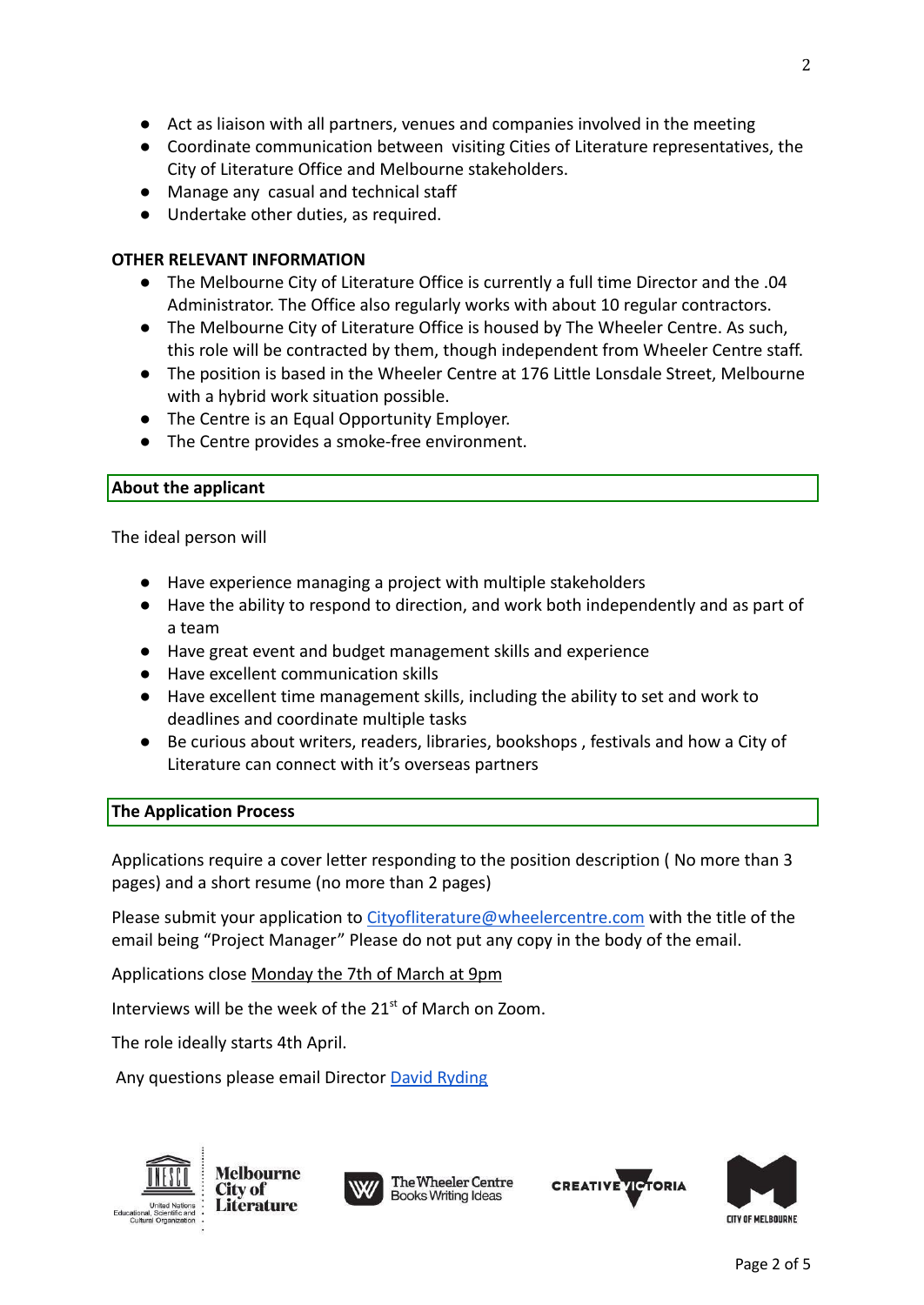# **Cities of Literature Network Meeting -** *5th to 10th September 2022*

The Cities of Literature Annual Meeting is a gathering dedicated to internal matters (communication, strategy, processes and procedures, formal UCCN issues) for the sub network, as well as external collaboration projects, communication strategies, project presentations and proposals, integration activity and lastly, socialising and networking.

The Cities of Literature was the first sub network to hold an annual dedicated meeting, commencing informally in Heidelberg in 2015 then formally in Dublin in 2016. Since then meetings have been held in Barcelona (2017), Iowa City (2018), Nottingham & Norwich (2019), Prague (2020) and most recently Reykjavik (2021).

Hosting the Annual Meeting has proven a useful tool for developing local awareness and understanding about the network and its goals, leveraging stakeholder support for ongoing and future activities, drawing media attention and increasing international communication about the Host City, showcasing local and regional literary sector activities, exchanging best practices, networking and mutual learning.

The Melbourne program will begin formally on the 5th of September with a Welcome to Country and an immersion in the First Nations history of Melbourne. The week will include the 20 hours of meetings required by UNESCO, roundtables, cultural tours, and one-on-one meetings which the delegates will request (as facilitated by the Office).

The first night will be a Civic function and the remaining nights filled with a selection of cultural events which would cover local arts, including theater, music, performance, and literature. One afternoon will be reserved for more tourist activities, with a possible whole group visit to the Zoo.

The end of the week, and the heart of the program, will be roundtables run on the Friday as per the Melbourne City of Literature Office's successful literary programmers initiative. Possible roundtables include libraries, working young people, and cultural tourism with Victorian literary professionals working with the City of Literature delegates.

The program will formally finish on Saturday the 10th of September, with the delegates being invited to attend Melbourne Writers Festival.

# **UNESCO Creative Cities**

Launched in 2004, the UNESCO Creative Cities Network (UCCN) aims to strengthen cooperation with and among cities that have recognized creativity as a strategic factor of sustainable development as regards to economic, social, cultural and environmental aspects.

By joining the Network, cities acknowledge their commitment to sharing best practices, developing partnerships that promote creativity and the cultural industries, strengthening participation in cultural life and integrating culture in urban development plans.



**Melbourne** City of **Literature** 





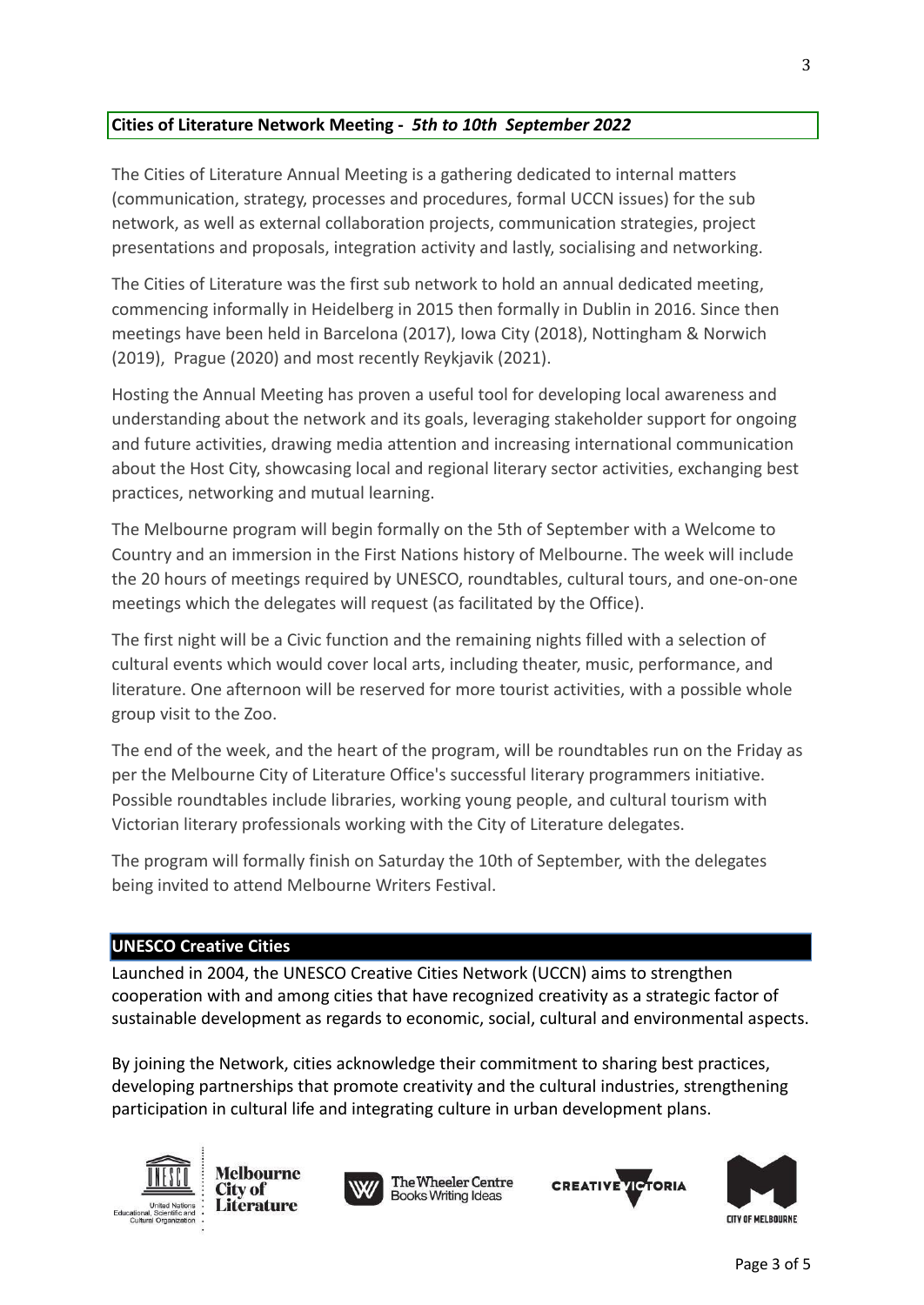The UNESCO Creative Cities Network covers seven creative fields: *Crafts and Folk Arts, Design, Film, Gastronomy, Literature, Media Arts, and Music*.

The Creative Cities Network aims to:

- 1. Strengthen international cooperation between cities that have recognized creativity as a strategic factor of their sustainable development.
- 2. Stimulate and enhance initiatives led by member cities to make creativity an essential component of urban development, notably through partnerships involving the public and private sectors and civil society.
- 3. Strengthen the creation, production, distribution and dissemination of cultural activities, goods and services.
- 4. Develop hubs of creativity and innovation and broaden opportunities for creators and professionals in the cultural sector.
- 5. Improve access to and participation in cultural life as well as the enjoyment of cultural goods and services, notably for marginalized or vulnerable groups and individuals.
- 6. Fully integrate culture and creativity into local development strategies and plans.

There are currently 42 [Cities of Literature.](https://en.wikipedia.org/wiki/City_of_Literature)

# *The City of Literature Office*

In 2008, Melbourne joined the [UNESCO Creative Cities](http://en.unesco.org/creative-cities/home) Network when it was designated the first and only City of Literature in Australia and the second of its kind in the world. There are currently 42 Cities of Literature.

The Melbourne UNESCO City of Literature Office is a joint initiative of [Creative Victoria](http://creative.vic.gov.au/) and [City of Melbourne](http://www.melbourne.vic.gov.au/Pages/home.aspx) and is hosted by [The Wheeler Centre.](http://www.wheelercentre.com/)

The Office's role is to support the work and networks that exist, nurture and develop new opportunities and networks, make connections across industry and audiences and champion all things Melbourne as a City of Literature.

The Office has three broad areas of action that address the [aims](https://en.unesco.org/creative-cities/sites/creative-cities/files/Mission_Statement_UNESCO_Creative_Cities_Network.pdf) of the Creative City Network as well as the needs for Melbourne as a City of Literature:

- *1.* Connecting the City of Literature *Melbourne is a well-connected City both locally and internationally*
- *2.* Reflecting the City of Literature *Melbourne values itself as a leading City of Literature*



**Melbourne** City of **Literature**